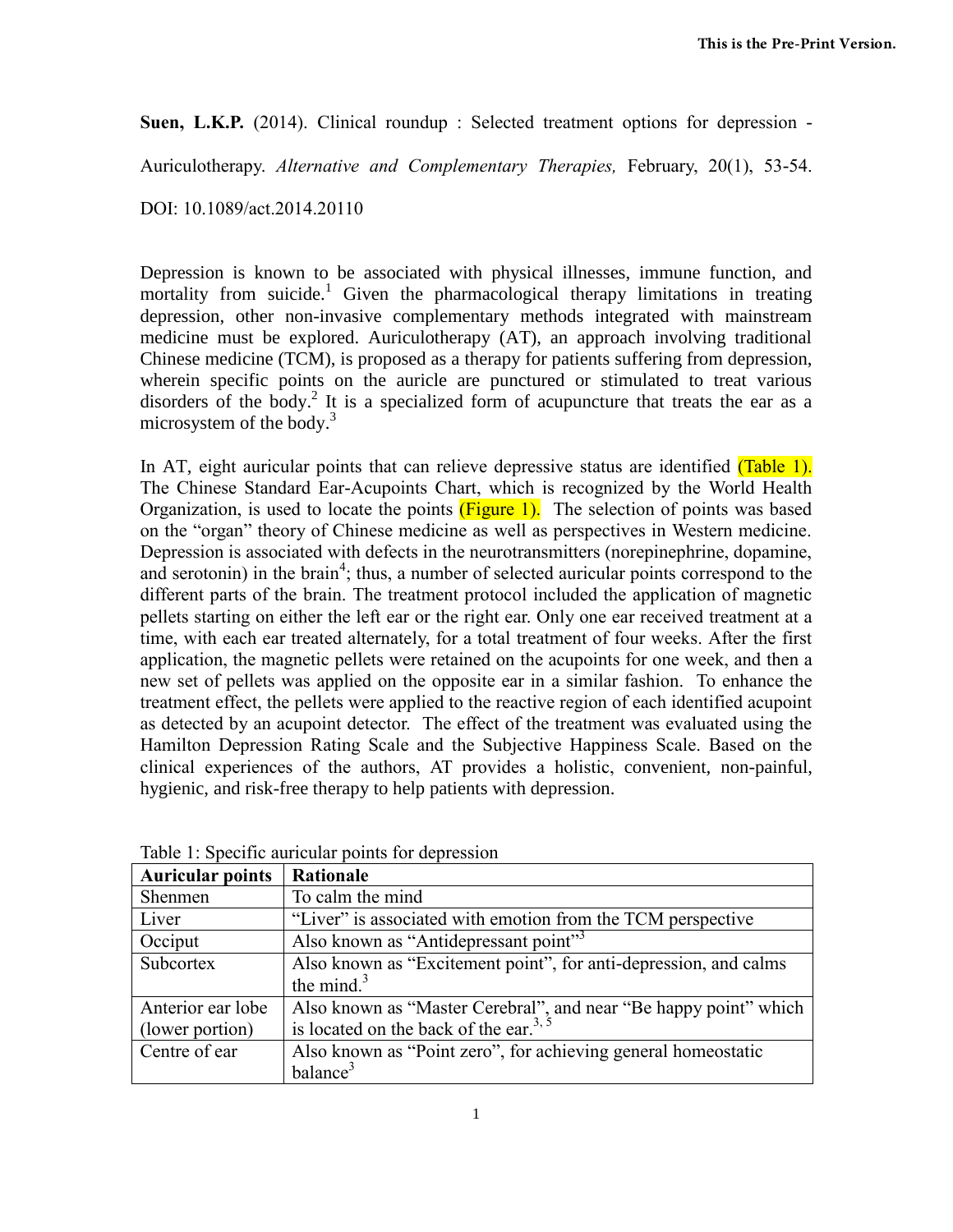| <b>Brainstem</b> | Also known as "Brain"         |
|------------------|-------------------------------|
| Lower tragus     | "Also known as "Pineal Gland" |
| (lower portion)  |                               |

Figure 1: Location of auricular points for depression



## **References**

- 1. Tsang HWH, Cheung L, Lak DCC. Qigong as a psychosocial intervention for depressed elderly with chronic physical illnesses. Int J Geriatr Psych 2002;17:1146-1154.
- 2. Suen LKP, Wong TKS, Leung AWN. Is there a place for auricular therapy in the realm of nursing? Complement Ther Nurs Midwifery 2001;7:132-139.
- 3. Oleson T. Auriculotherapy Manual: Chinese and Western Systems of Ear Acupuncture, 3 rd ed. Los Angeles: Health Care Alternatives, 2003.